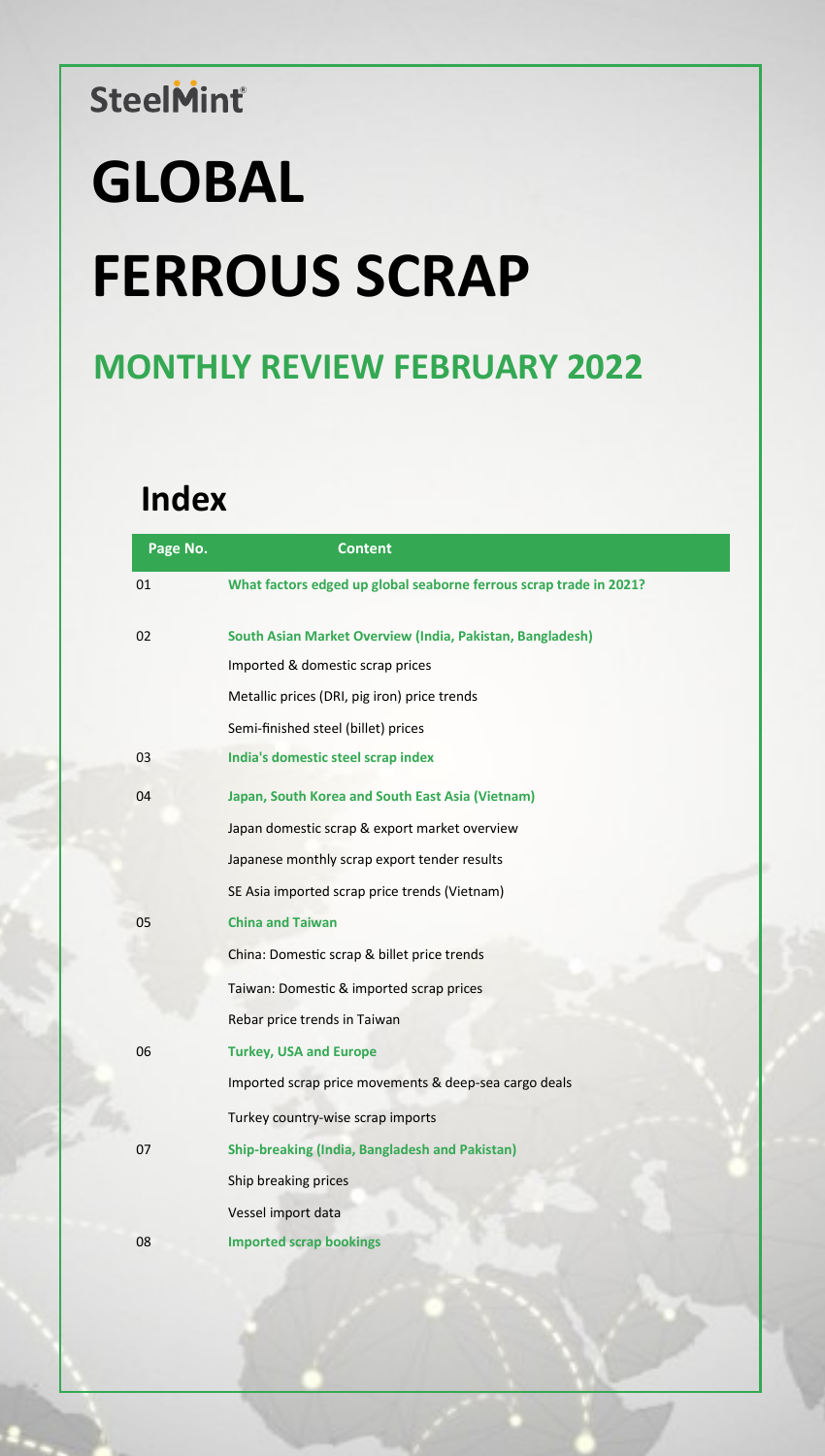#### **What factors edged up global seaborne ferrous scrap trade in 2021?**

Global ferrous scrap seaborne trade rose by over 5% to 57.74 million tonnes (mnt) in 2021 against 55 mnt seen in the previous calendar, as per data maintained with SteelMint. However, it may be noted the figure does not include the inter-trade within the European Union countries, which may amount to an additional 25-30 mnt. The increased trade can be attributed to a few key reasons.

- **Pent-up demand:** The release of pent-up demand from 2020 a year of lockdowns, post which economies swung into revival mode.
- **Energy inflation:** Runaway inflation in coking coal and iron ore prices spurred many steel-makers to shift to the electric arc furnace route, for better margins.
- **Crude steel output up:** Crude steel production grew y-o-y in most scrap-importing countries, except for China, where it dipped 3%. However' US's grew 18.3%, Japan's by 15%, and Turkey's by 13%. Russia saw a 6% rise, and South Korea, by 5.2%, amongst others.

The majority of countries, except Vietnam, Pakistan, India and Taiwan, showed a y-o-y increase in seaborne scrap imports. Turkey was the leading importer, followed by Vietnam and USA.

#### **Key importing countries**

- **Turkey:** This country, traditionally the highest consumer of scrap globally for steel-making, since it lacks iron ore mining resources domestically, was again the topper with a leading volume of 24.36 mnt in 2021 against 22.18 mnt in 2020, showing a y-o-y rise of almost 10%.The demand was whetted by Turkey's increased crude steel production, which rose 13% y-o-y in 2021 to 40 mnt. As a result, mills remained active in booking deep-sea cargoes throughout last year. Turkey's crude steel production increased to support its heightened finished steel exports. Being strategically located, Turkey took advantage of the 2020 production cuts in Europe on account of lockdowns, chip shortage and energy cost inflation.
- **Vietnam:** This South East Asian country, however, showed a marginal 3% drop y-o-y to 5.67 mnt in 2021 (5.85 mnt in 2020). Covid-related lockdowns kept steel demand low in Vietnam for long periods. Ho Chi Minh City was the worst impacted. Moreover, Japan is the largest supplier to Vietnam but its own domestic demand and lower busheling generation due to limited automotive production led to a 34% drop in supply.
- **USA:** Its imports were at 5 mnt, a rise of around 17% against 2020's 4.29 mnt. Domestic prices were very high which forced buyers to explore imports, bulk of which arrived from neighbouring Canada and Mexico.
- South Korea: This country stood 4<sup>th,</sup> with import volumes rising 9% y-o-y to 4.47 mnt (4.11 mnt). It too is attempting to increase scrap usage in a bid to limit carbon emissions. However, Korea's sourcing challenges lie in its dependence on Japan which is conserving its own scrap for domestic use while its automotive scrap generation, one of its key categories for exports, has been hit by the chip shortage.
- **South Asia:** India's imports dropped nearly 13% y-o-y to 3.78 mnt (4.33 mnt) as the steep global prices singed buyers, who preferred the more accessible domestic variety. Volumes tracked till the last five years show the sharpest drop in 2021. Dubai-origin HMS 1&2 (80:20) average prices in rupee terms, with freight etc added, were at over INR 35,000/t while domestic DAP Mumbai prices of HMS 80:20 averaged INR 33,500/t.Pakistan's imports declined 10% to 4.10 mnt (4.57 mnt). Covid lockdowns and challenging weather in winter impacted finished steel demand along with a weak currency. Bangladesh's volumes rose 5% to 3.95 mnt (3.76 mnt), with a slant towards bulk bookings from USA and UK as dependency on Japan dropped.
- **China:** The world's largest steel guzzler, surprisingly imported a mere 0.50 mnt against the expected 10-12 mnt. The high global ferrous scrap prices and quality concerns are impeding China's imports, apart from its production cuts last year



Copyright ©2020 SteelMint 2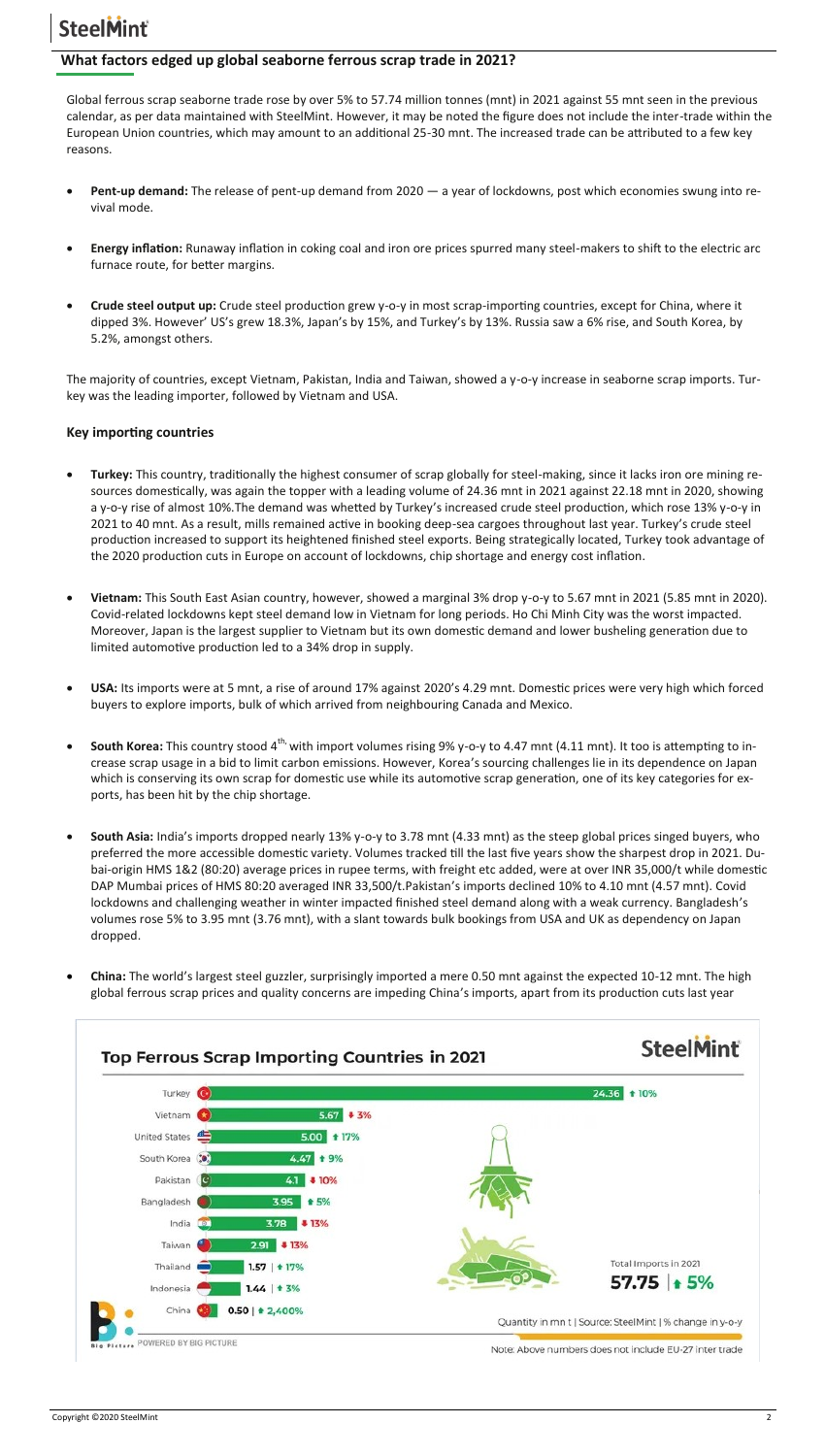#### **Supply-side –**

- **EU countries:** The EU seaborne ferrous scrap exports are estimated to drop 14% to 19.5 mnt in 2021 from 22.6 mnt in 2020 on the back of the exports ban from November last year.
- **USA:** Exports from Uncle Sam's country gained as Japanese scrap became more expensive and was characterised by bid -offer disparities. Exports were up 3% to over 17 mnt (16.50 mnt) on improved steel demand in buyer countries. However, USA's benchmark HMS CFR prices to Turkey rose a steep \$168/t over Jan-Dec'21.
- **Japan:** Exports from Japan declined a sharp 23% y-o-y to 7 mnt in 2021 against 9.10 mnt in 2020. Japan's crude steel production increased 15% to 96.3 mnt y-o-y last calendar which necessitated higher domestic scrap consumption and an export de-focus. Its average bid H2 scrap prices have risen from less than JPY 40,000/t FoB in Dec'20 to over JPY 55,000/ t in Feb'22.



**Outlook:** With a pronounced global emphasis on green steel production for arriving at decarbonisation goals, countries are restricting exports of ferrous scrap. Most would now want to retain the scrap within their shores for domestic use. The European Commission imposed a blanket ban on ferrous and non-ferrous scrap exports late last year, while Russia also slapped a 5% but not less than Euro70/tonne duty on ferrous scrap exports. Ukraine, in December, 2021 raised the export duty on ferrous scrap to Euro180/t from the previous Euro58/t.

Thus, prospects of a rise in the volume of seaborne trade in ferrous scrap will be limited alongside the increase in scrap consumption.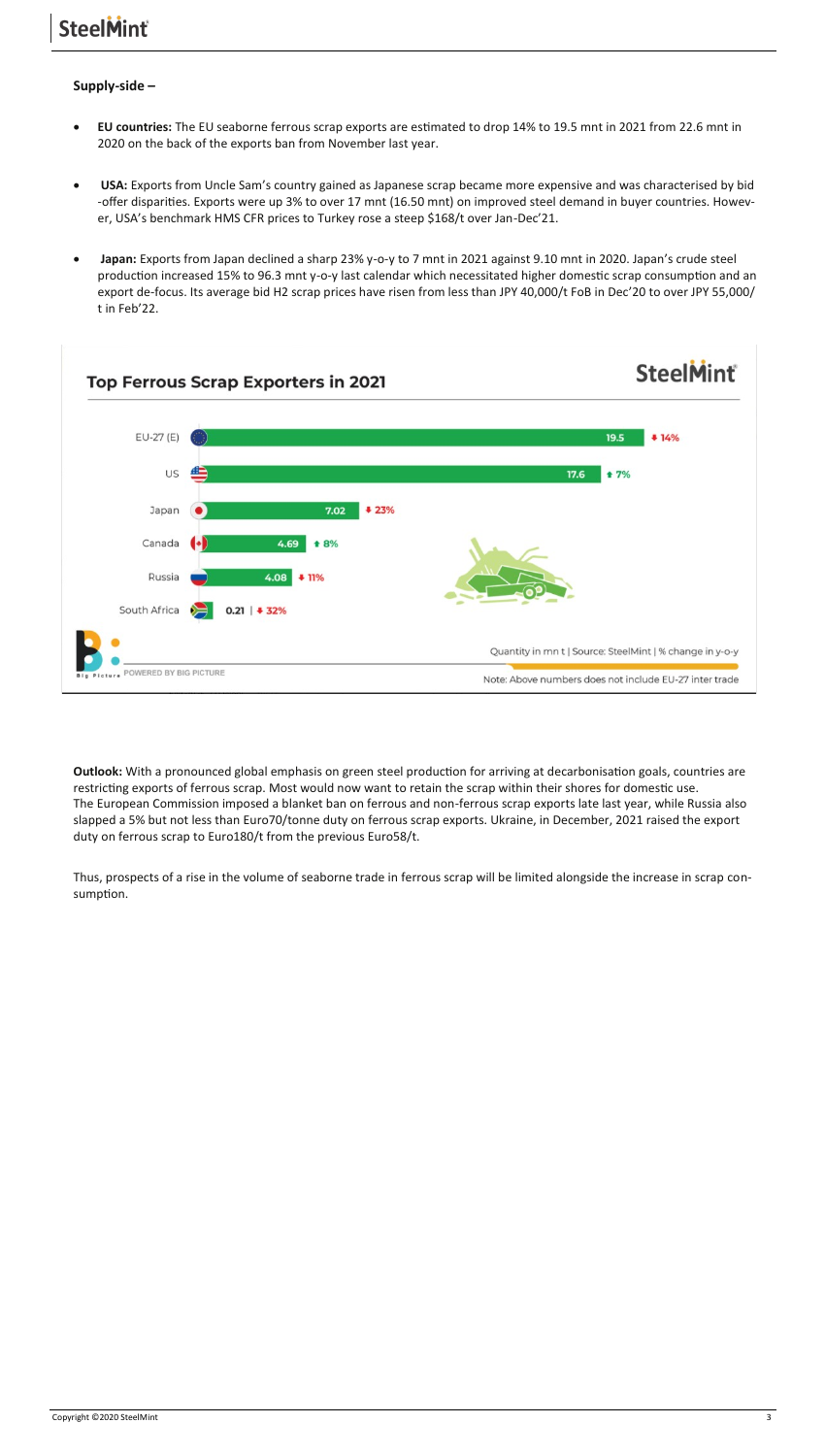#### **South Asia (India, Bangladesh and Pakistan)**

| <b>Assessment</b>                                               | Feb'22<br>Avg    | <b>Lowest Price in</b><br>Feb'22       | <b>Highest Price in</b><br>Feb'22      | <b>Jan'22</b><br>Avg | % Change<br>$(m-o-m)$ | Feb'21<br>Avg    |  |  |
|-----------------------------------------------------------------|------------------|----------------------------------------|----------------------------------------|----------------------|-----------------------|------------------|--|--|
|                                                                 |                  | India                                  |                                        |                      |                       |                  |  |  |
| India imported scrap $(\frac{2}{3})$                            |                  |                                        |                                        |                      |                       |                  |  |  |
|                                                                 |                  |                                        |                                        |                      |                       |                  |  |  |
| Shredded, CNF Nhava Sheva                                       | 555              | 552 (4th Feb)                          | 558 (11th Feb)                         | 545                  | 2%                    | 438              |  |  |
| HMS 1&2 (80:20), ex UK, CNF Nhava<br>India Domestic scrap (₹/t) | 512              | 508 (4th Feb)                          | 520(25th Feb)                          | 490                  | 4%                    | 390              |  |  |
|                                                                 |                  |                                        |                                        |                      |                       |                  |  |  |
| HMS (80:20) EXW Mandi<br>HMS (80:20) EXW Mumbai                 | 41,305<br>38,580 | 39,800 (15th Feb)<br>37,500 (12th Feb) | 43,300 (28th Feb)<br>41,500 (28th Feb) | 38,435<br>37,130     | 7%<br>4%              | 29,915<br>22,976 |  |  |
| Alang Ship yard melting scrap                                   | 41,320           | 40,100(1st Feb)                        | 44,000 (28th Feb)                      | 38,300               | 8%                    | 28,360           |  |  |
| Indian Metallics (₹/t)                                          |                  |                                        |                                        |                      |                       |                  |  |  |
| C-DRI exw Raipur                                                | 36,725           | 35,500 (12th Feb)                      | 38,500 (28th Feb)                      | 34,480               | 7%                    | 25,340           |  |  |
| P-DRI exw Raipur                                                | 34,795           | 33,550 (12th Feb)                      | 37,500 (28th Feb)                      | 32,552               | 7%                    | 24,414           |  |  |
| Pig Iron (Steel Grd) Exw Durgapur                               | 47,345           | 46,200 (1st Feb)                       | 50,000 (28th Feb)                      | 43,010               | 10%                   | 32,990           |  |  |
| Indian Domestic Billet (₹/t)                                    |                  |                                        |                                        |                      |                       |                  |  |  |
| Billet (DAP Mumbai)                                             | 51,000           | 49,300 (12th Feb)                      | 54,200 (28th Feb)                      | 47,630               | 7%                    | 37,835           |  |  |
| Billet (DAP Chennai)                                            | 50,075           | 48,500 (14th Feb)                      | 54,000 (28th Feb)                      | 46,530               | 8%                    | 37,340           |  |  |
|                                                                 |                  | <b>Bangladesh</b>                      |                                        |                      |                       |                  |  |  |
| Bangladesh imported scrap (\$/t)                                |                  |                                        |                                        |                      |                       |                  |  |  |
| Shredded, CNF Chittagong                                        | 580              | 578 (2nd Feb)                          | 595 (28th Feb)                         | 570                  | 2%                    | 445              |  |  |
| HMS 1&2 (80:20), CNF Chittagong                                 | 545              | 540 (2nd Feb)                          | 550 (28th Feb)                         | 525                  | 4%                    | 420              |  |  |
| Japanese H2 Bulk, CNF Chittagong                                | 570              | 548 (2nd Feb)                          | 585 (23rd Feb)                         | 550                  | 4%                    | 430              |  |  |
| Bangladesh Domestic Scrap ( ৳/t)                                |                  |                                        |                                        |                      |                       |                  |  |  |
| Chittagong Ship yard melting scrap                              | 55,750           | 54,000 (9th Feb)                       | 57,000 (23rd Feb)                      | 54,000               | 3%                    | 40,300           |  |  |
| Bangladesh imported DRI (\$/t)                                  |                  |                                        |                                        |                      |                       |                  |  |  |
| DRI ex India, CNF Chittagong                                    | 535              | 530 (10th Feb)                         | 540 (24th Feb)                         | 510                  | 5%                    | 390              |  |  |
|                                                                 |                  | Pakistan                               |                                        |                      |                       |                  |  |  |
| Pakistan imported scrap (\$/t)                                  |                  |                                        |                                        |                      |                       |                  |  |  |
| Shredded 211, CNF Qasim                                         | 560              | 552 (1st Feb)                          | 562 (8th Feb)                          | 545                  | 3%                    | 430              |  |  |
| Pakistan Domestic Scrap (PKR/t)                                 |                  |                                        |                                        |                      |                       |                  |  |  |
| Local Scrap Eq. to Shred, Exw Punjab                            | 120,075          | 118,000 (22nd Feb)                     | 122,000 (8th Feb)                      | 122,880              | 2%                    | 82,200           |  |  |
| Pakistan Domestic prices (PKR/t)                                |                  |                                        |                                        |                      |                       |                  |  |  |
| CC Billet, Grade 60 Exw Punjab                                  | 159,500          | 159,000 (22nd Feb)                     | 160,000 (8th Feb)                      | 159,875              | 0%                    | 110,000          |  |  |
| CC Rebar, Grade 60 Exw Punjab                                   | 185,500          | 184,000 (22nd Feb)                     | 186,500 (1st Feb)                      | 187,750              | 1%                    | 127,250          |  |  |



**India's imported scrap prices on par with domestic prices:** The price gap between domestic and imported scrap narrowed down. Indian buyers were active in the imported market as HMS offers were at par with domestic prices.

India's imported scrap market remained active with trade activities picking up despite a hike in offers. The price rally in sponge iron and billets lent support to imported scrap inquiries in India.

**Pakistan imported scrap prices rebound to four-month high:**  Imported scrap prices into Pakistan bounced back to fourmonth highs to \$570/t CFR amidst the trade tensions between Russia and Ukraine towards the month end. Subdued finished steel demand kept imported scrap trade volumes under pressure.

Pakistan's domestic rebar prices did not see any sharp

changes as government construction projects remained slow, keeping inquiries from end-users subdued.

**Bangladeshi mills actively restock container scrap cargoes:**  Fresh offers for UK-origin shredded were quoted at \$595- 600/t CFR levels, towards the month end. Notably, prices hit an all-time high since Aug'16, as per data maintained with SteelMint.

A major mill was heard to have booked a US-origin bulk scrap cargo, comprising 30,000 t of HMS 1&2 (80:20) and shredded. The cargo was booked at \$565-575/t CFR Chittagong levels.

Rebar offers hit an all-time high on rising scrap prices. Major players in the Chittagong market raised rebar prices at BDT 83,000-84,000/t (\$966-977/t) exw.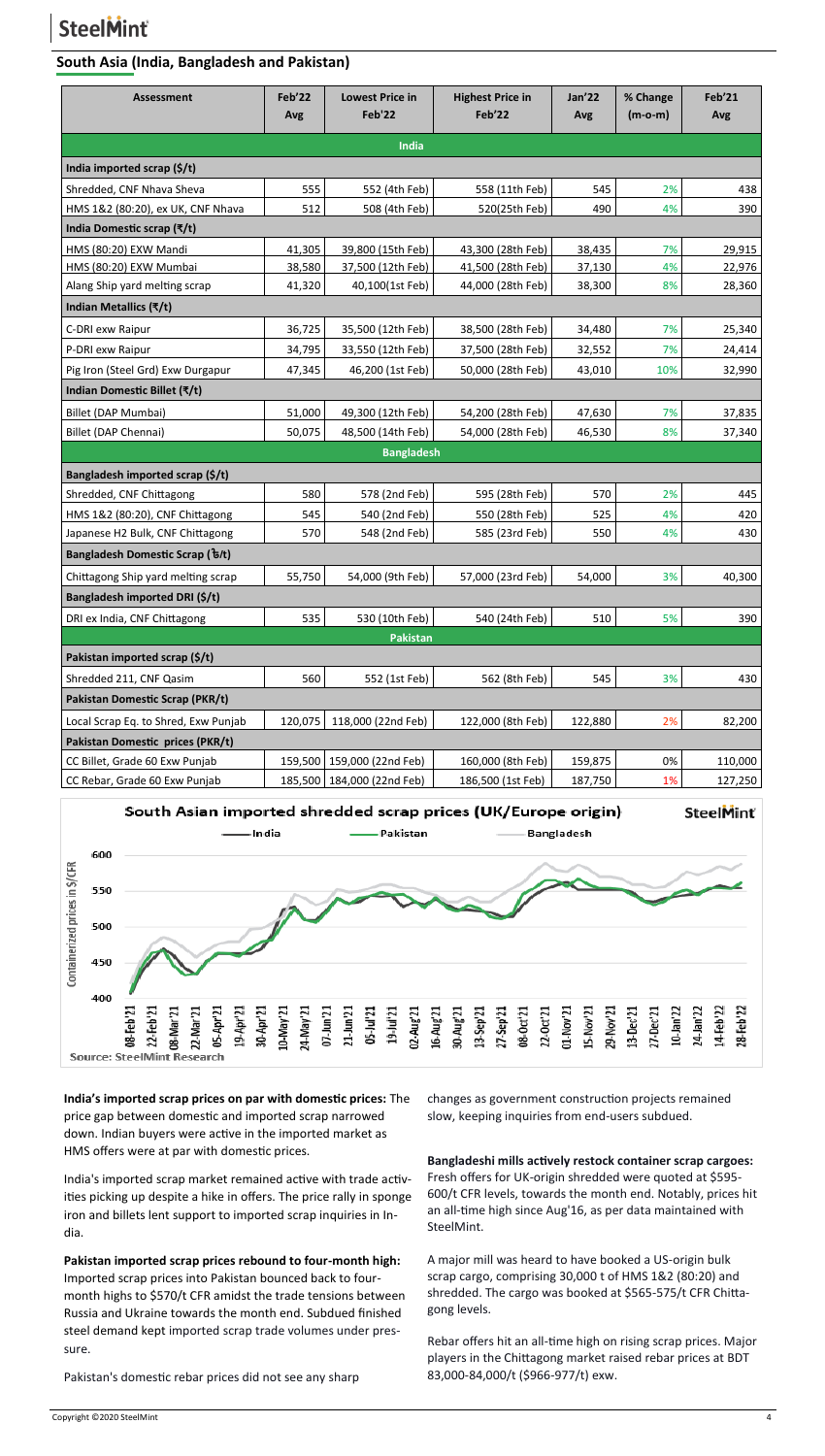#### **India's domestic steel scrap index**

- There were plenty of offers in the market but buyers kept to the sidelines in hopes of a correction in prices. On the other hand, the availability of scrap in the market was tight.
- Slow finished steel movement and poor future bookings despite lower capacity utilisation dragged down its prices, which resulted in the downward correction in scrap prices towards the month end.
- Due to moderate finished steel sales, re-rollers purchased raw material (ingots/billets) in smaller quantities to meet their requirements.



| <b>Specifications</b><br><b>Particulars</b>                                                                                   |
|-------------------------------------------------------------------------------------------------------------------------------|
| India Domestic Steel Scrap Price Index(End Cutting),<br>Index<br>DAP Gobindgarh Mandl. Punjab                                 |
| Other Assessments<br>Old Scrap, HMS (80:20) Selected, CR Sheet Cutting                                                        |
| <b>Dimensions</b><br>Length up to 3 Ft.                                                                                       |
| Packing<br>Loose                                                                                                              |
| 50 MT - 100 t<br>Quantity                                                                                                     |
| Delivery Terms<br>Delivered at plant (DAP), (Induction Furnace) site located<br>in Mandl Gobindgarh, Dist. Fatehgarh (Punjab) |
| Payment Terms<br>Immediate after delivery                                                                                     |
| Delivery Period<br>Within 3-5 days                                                                                            |
| Assessment Frequency<br>Daily                                                                                                 |
| 11.00 AM to 4.30 PM<br>Data Submission (IST)                                                                                  |
| 1.00 PM & 5.00 PM<br>Publication (IST)                                                                                        |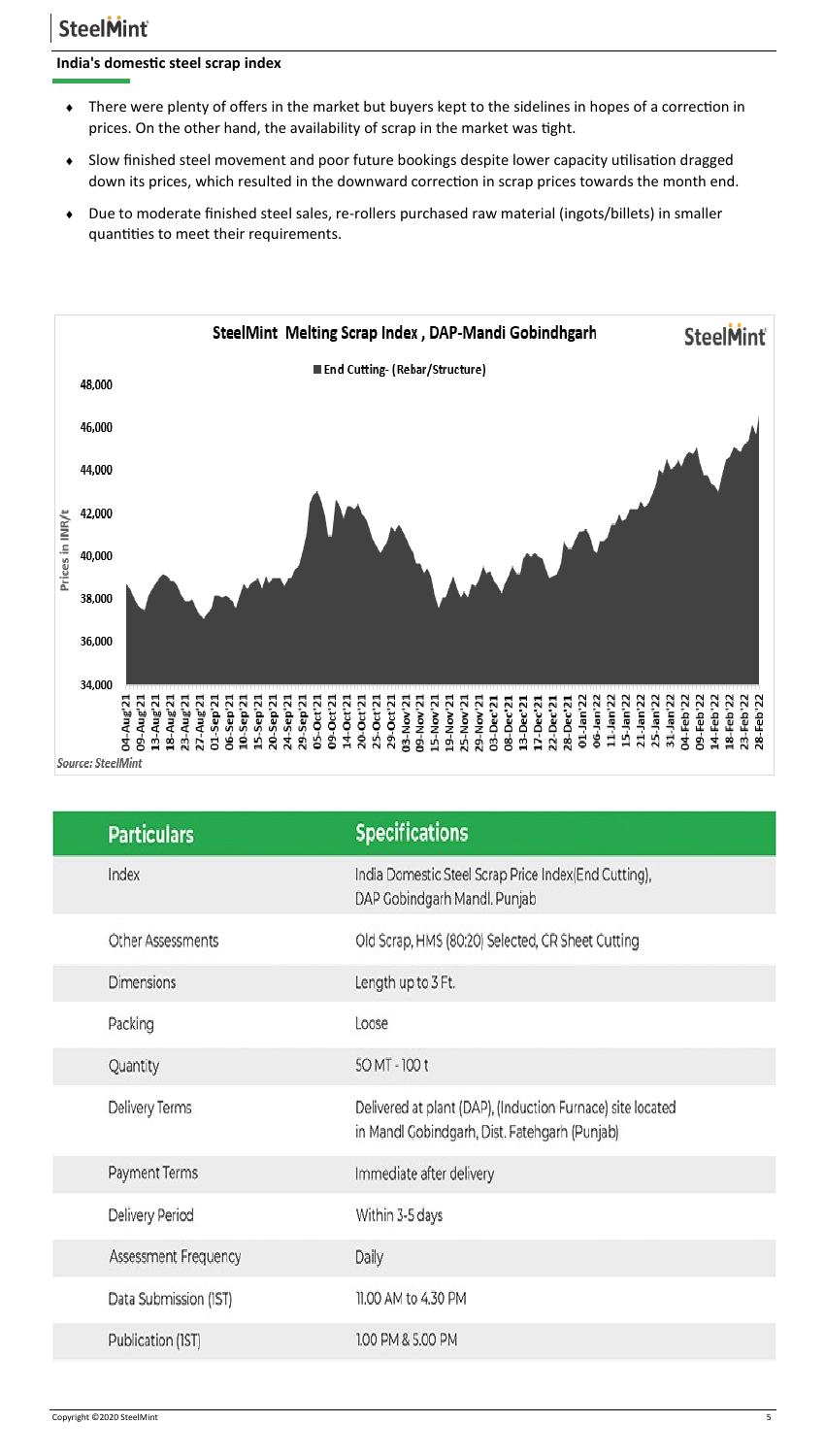#### **Japan, South Korea and South East Asia**

| <b>Assessment</b>                   | Feb'22<br>Avg | <b>Lowest Price in</b><br>Feb'22 | <b>Highest Price in</b><br>Feb'22 | Jan'22<br>Avg | % Change<br>$(m-o-m)$ | Feb'21<br>Avg |
|-------------------------------------|---------------|----------------------------------|-----------------------------------|---------------|-----------------------|---------------|
|                                     |               | <b>Japan</b>                     |                                   |               |                       |               |
| <b>Tokyo Steel</b>                  |               |                                  |                                   |               |                       |               |
| Tahara Plant (JPY/t, DAP)           | 56,250        | 55,500 (10th Feb)                | 57,000 (15th Feb)                 | 53,500        | 5%                    | 39,215        |
| Utsunomiya Plant (JPY/t, DAP)       | 56,000        | 55,000 (10th Feb)                | 57,000 (15th Feb)                 | 53,000        | 6%                    | 37,215        |
| Kanto Tetsugan Tender (JPY/t, FoB)  | 55,845        | 55,845(9th Feb)                  | 55,845 (9th Feb)                  | 50,983        | 9%                    | 39,271        |
|                                     |               | <b>South Korea</b>               |                                   |               |                       |               |
| Bulk Japanese H2 Offers (JPY/t FoB) | 56,000        | 53,000 (4th Feb)                 | 58,000 (18th Feb)                 | 50,250        | 11%                   | 40,075        |
| <b>Vietnam</b>                      |               |                                  |                                   |               |                       |               |
| Bulk Japanese H2 (CFR \$/t)         | 560           | 540 (7th Feb)                    | 577(28th Feb)                     | 490           | 14%                   | 412           |
| Bulk USA HMS 1&2 (80:20) (CFR \$/t) | 560           | 537 (7th Feb)                    | 573(21th Feb)                     | 505           | 11%                   | 422           |



Japanese H2 scrap export offers -Japanese H2 Offers (FoB) 61,000 57,000 Fob prices in JPY/t, FoB 53,000 49,000 45,000 41,000 37,000 14-May 21<br>28-May 21 05-Mar'21 09-Jul'21 23-Jul'21 03-Sep'21 31-Dec'21 25-Feb<sup>-22</sup> 05-Feb'21 19-Feb'21 19-Mar'21 02-Apr<sup>-21</sup> 16-Apr<sup>21</sup> 30-Apr<sup>21</sup> 11-Jun'21 25-Jun'21 06-Aug'21 20-Aug-21 17-Sep'21 08-Oct'21 22-Oct'21 06-Nov'21 19-Nov'21 03-Dec'21 17-Dec'21 14-Jan 22 28-Jan'22 11-Feb<sup>-22</sup>



**Japanese domestic scrap prices continue to rise:** Tokyo Steel raised scrap buying prices by JPY 4,000/t (\$34/t), twice last month.

The main reason behind the surge is bids in Kanto scrap export tender pushed up domestic offers of scrap.

The gap between the domestic and export prices in Kanto region narrowed down.

**Japan export offers hit new high:** Japan's monthly Kanto scrap export tender for Feb'22 was concluded on active buying interest for the second successive month. Notably, two Vietnamese buyers remained the winners. The cargoes were booked in two slots of 5,000 t each at JPY 55,850/t (\$483/ t) and JPY 55,846/t (\$483/t) on FAS basis.

Japanese scrap export offers witnessed a new alltime high. Prices surged owing to limited scrap availability in Japan and improved demand. Steel-Mint's assessment for Japanese H2 scrap export prices stood at JPY 58,000/t FOB levels.

**Vietnam imported scrap trade slows down:** The South East Asian market had been quiet earlier in the month amidst the Tet holidays, while the market saw a slow start post-the holidays. A total of 10,000 tonnes (t) of H2 scrap were awarded to two Vietnamese buyers at an average price at around JPY 55,845/t (\$483/t) FAS, moving up significantly by JPY 4,862 (\$42/t) m-o-m, SteelMint learnt from sources.

The Covid-19-induced global supply chain crisis already put huge pressure on shipping routes. The ongoing Russia-Ukraine war further added to the uncertainties, a source said.

 *Source: SteelMint Research*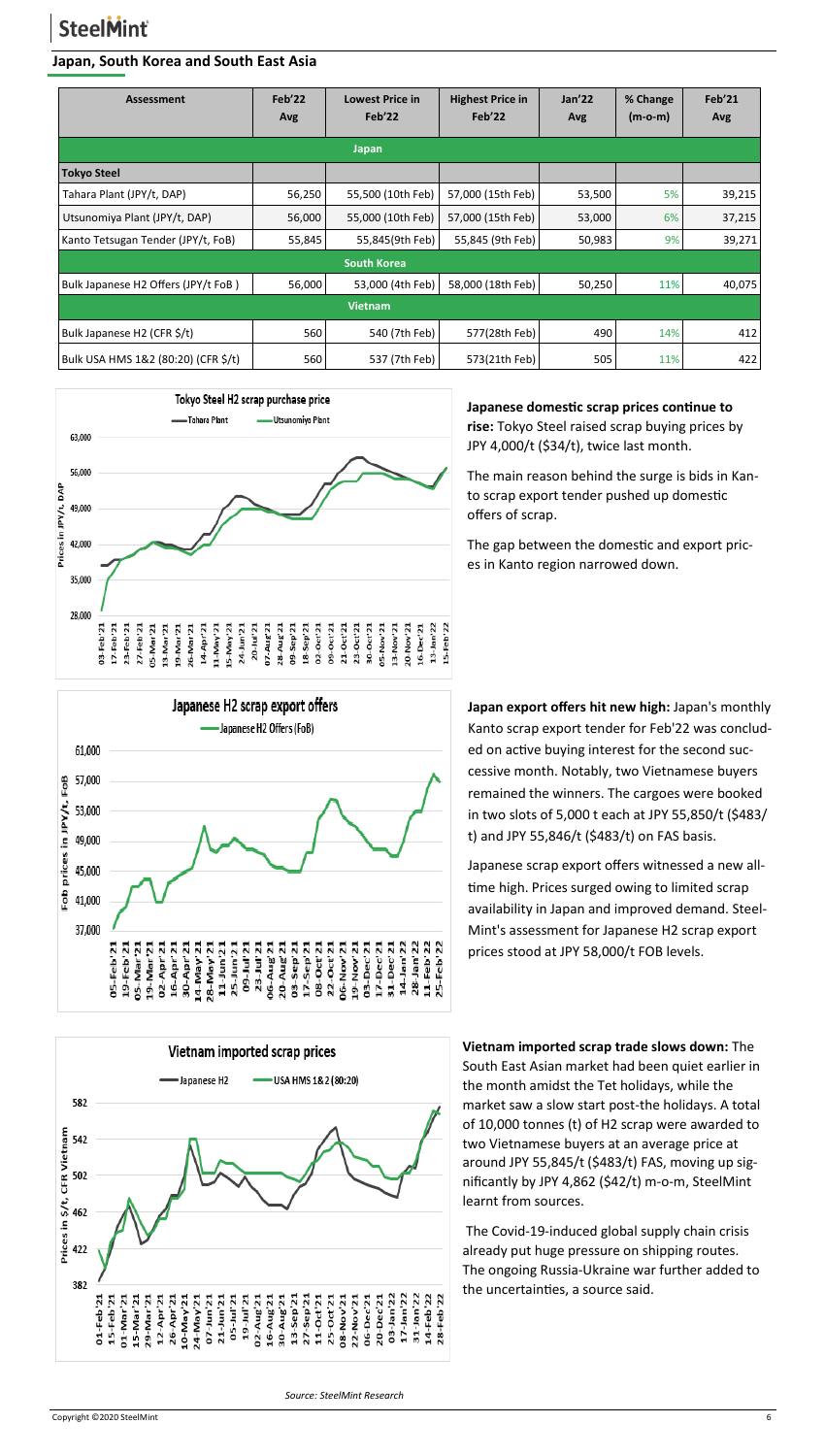#### **China & Taiwan**

| <b>Assessment</b>                 | Feb'22<br>Avg | <b>Lowest Price in</b><br>Feb'22 | <b>Highest Price in</b><br>Feb'22 | Jan'22 Avg | % Change<br>$(m-o-m)$ | Feb'21 Avg |
|-----------------------------------|---------------|----------------------------------|-----------------------------------|------------|-----------------------|------------|
|                                   |               | <b>China</b>                     |                                   |            |                       |            |
| Shagang 6-10 mm price DAP Jiangsu |               |                                  |                                   | 3,690      | NА                    | 3,290      |
| Billet Exw Tangshan (RMB/t)       | 4,645         | 4,530 (25th Feb)                 | 4,740 (11th Feb)                  | 4,402      | 6%                    | 4,030      |
|                                   |               | <b>Taiwan</b>                    |                                   |            |                       |            |
| Domestic (HMS 80:20) (TWD/t)      | 12,650        | 12,500 (9th Feb)                 | 12,800 (23rd Feb)                 | 11,775     | 7%                    | 9,675      |
| Domestic Rebar (13 mm) (TWD/t)    | 22,100        | 21,900 (9th Feb)                 | 22,300 (23rd Feb)                 | 21,275     | 4%                    | 18,575     |
| USA HMS 1&2 (80:20) (\$/t)        | 480           | 472 (9th Feb)                    | 490 (23rd Feb)                    | 450        | 7%                    | 383        |
| Japanese H2 (\$/t)                | 520           | 510 (9th Feb)                    | 534 (23rd Feb)                    | 490        | 6%                    | 393        |









#### **China domestic scrap purchase prices unchanged for Feb:** Shagang Jiangsu Steel kept its scrap procurement prices unchanged for Feb'22. The last hike in prices was announced in Jan'22 wherein the steel producer raised prices by RMB 100/t (\$16/t) for all grades.

After that revision, prices of HMS (6-10mm) stood at RMB 3,690/t (\$579/t) delivered to headquarters, including 13% VAT.

**Chinese domestic billet prices remain supported despite volatile rebar futures:** Domestic billet prices in China rose by RMB 20/t (\$3/t) on 28 Feb'22. Prices of the commonly traded Q235 billet (150 mm) were reported at RMB 4,550/t (\$720/t) in Tangshan, including 13% VAT.

According to SteelMint, China's domestic steel billets prices remained supported despite volatility in Chinese SHFE rebar futures post Chinese New Year holidays.

#### **Taiwan domestic scrap purchase prices un-**

**changed:** Feng Hsin Steel, Taiwan's largest rebar producer headquartered in Taichung, central Taiwan, decided to roll over its rebar list prices and procurement prices for locally-sourced scrap for transactions.

Feng Hsin's decision to maintain its rebar sales prices was mainly the reflection of the price trends in the global scrap market, though steel demand from local end-users had resumed after the Chinese New Year holiday ended on February 6.

**Taiwan imported scrap prices surge:** Prices of USsourced HMS 1&2 80:20 scrap surged to \$490/t CFR Taiwan, increasing by \$50/t m-o-m, while prices of Japan-origin H2 scrap was at \$534/t CFR Taiwan towards month end.

 *Source: SteelMint Research*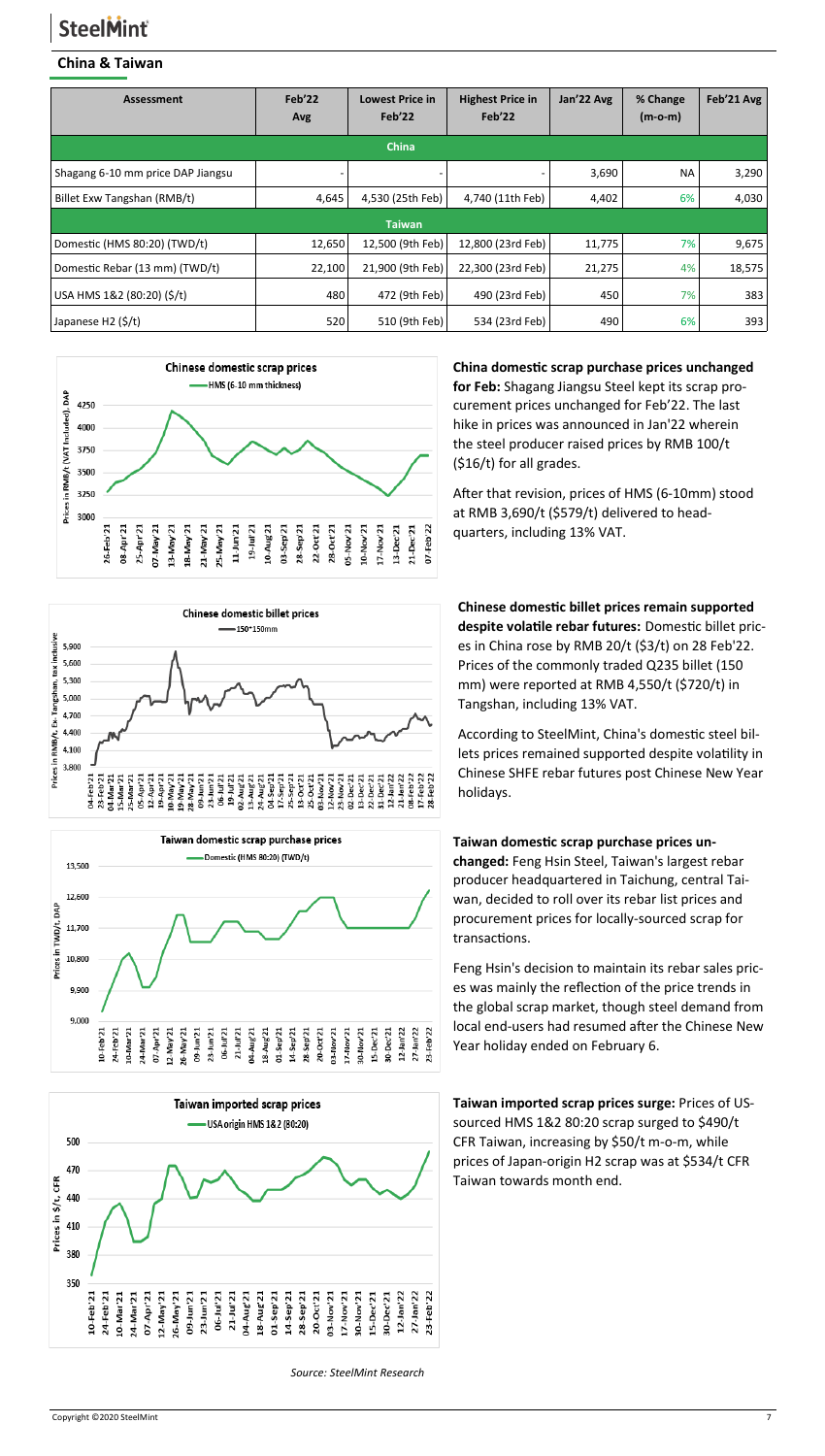#### **Turkey, USA & Europe**

| Assessment                      | Feb'22 Avg | <b>Lowest Price in</b><br>Feb'22 | <b>Highest Price in</b><br>Feb'22 | Jan'22 Avg | % Change<br>$(m-o-m)$ | Feb'21<br>Avg |  |  |
|---------------------------------|------------|----------------------------------|-----------------------------------|------------|-----------------------|---------------|--|--|
| <b>Turkey</b>                   |            |                                  |                                   |            |                       |               |  |  |
| Bulk USA HMS, CNF Turkey (\$/t) | 500        | 488 (3rd Feb)                    | 507 (17th Feb)                    | 468        | 7%                    | 413           |  |  |
| Billet CNF Iskenderun (\$/t)    | 695        | 683 (7th Feb)                    | 709 (21st Feb)                    | 653        | 6%                    | 563           |  |  |

| Turkey country-wise ferrous scrap imports (in mn t)                        |      |      |      |      |       |  |  |
|----------------------------------------------------------------------------|------|------|------|------|-------|--|--|
| Oct'21<br><b>Jan'22</b><br><b>Nov'21</b><br>Feb'21-Jan'22<br><b>Dec'21</b> |      |      |      |      |       |  |  |
| <b>Total Turkey Imports</b>                                                | 2.46 | 2.49 | 2.04 | 1.55 | 23.87 |  |  |
| <b>USA</b>                                                                 | 0.31 | 0.35 | 0.38 | 0.29 | 2.87  |  |  |
| Netherlands                                                                | ۰    | 0.4  | 0.31 | 0.15 | 2.98  |  |  |
| Russia                                                                     | 0.22 | 0.08 | 0.13 | 0.13 | 1.89  |  |  |
| UK                                                                         | 0.17 | 0.24 | 0.14 | 0.14 | 2.10  |  |  |
| Others                                                                     | 1.76 | 1.42 | 1.07 | 0.83 | 14.03 |  |  |



**Imported scrap prices to Turkey climb to 3-month high:** Negotiations for the April shipment bookings slowed down as both buyers and suppliers were waiting for a clear market direction. Yet imported scrap prices hit three months high by Mediterranean region-based steel mill. Market players expected imported scrap prices to increase as mills need a few more cargoes for the first April shipments. Meanwhile, a few others believe that Turkey had booked sufficient cargoes for March delivery and hence, slowed down procurement.

The Turkish lira depreciated further to a new 6 week low from 13 to 14.2. The Ukraine crisis added to Turkey's economic woes which, in turn, resulted in currency depreciation which had remained stable since Jan'22.



**Turkey scrap imports flat:** Turkey's ferrous scrap imports remained largely stable 2.46 mnt in Jan'22 vis-a-vis 2.49 mnt in Dec'21, as per SteelMint data. Ukraine was the top exporter to Turkey with 0.34 mnt in Jan, followed by the USA and the Russia with 0.31 mnt and 0.22 mnt, respectively. On a yearly basis, scrap imports saw a rise of 27% as against 1.93 mnt in Jan'21.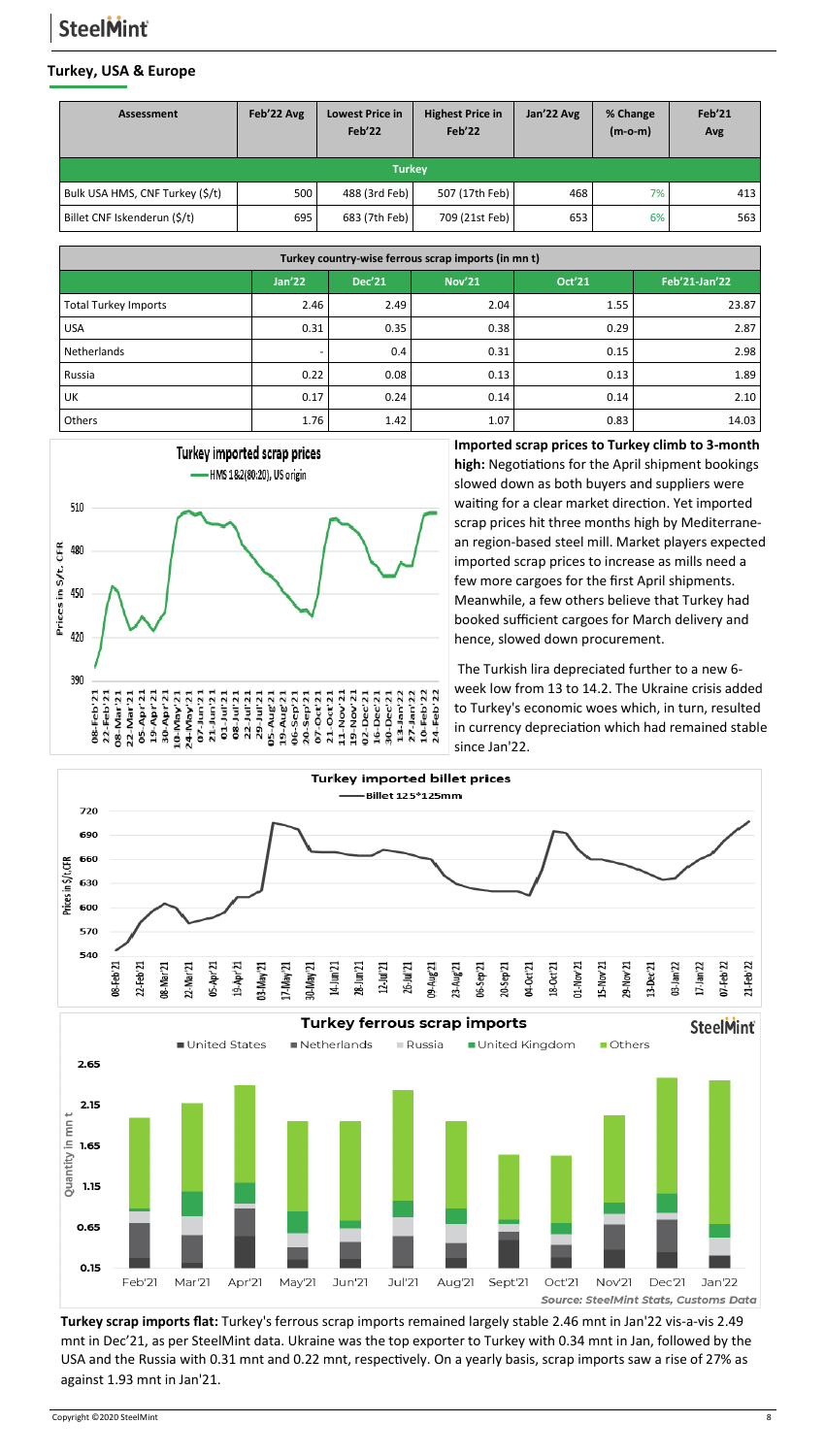#### **Ship Breaking**

| <b>Assessment</b>  | Feb'22<br>Avg     | <b>Lowest Price in</b><br>Feb'22 | <b>Lowest Price in</b><br>Feb'22 | Jan'22 Avg | % Change<br>$(m-o-m)$ | Feb'21<br>Avg |  |  |  |
|--------------------|-------------------|----------------------------------|----------------------------------|------------|-----------------------|---------------|--|--|--|
|                    | <b>India</b>      |                                  |                                  |            |                       |               |  |  |  |
| Tanker (\$/LDT)    | 610               | 600 (7th Feb)                    | 625 (28th Feb)                   | 560        | 9%                    | 425           |  |  |  |
| Container (\$/LDT) | 625               | 615 (7th Feb)                    | 640 (28th Feb)                   | 575        | 9%                    | 435           |  |  |  |
|                    |                   |                                  | <b>Pakistan</b>                  |            |                       |               |  |  |  |
| Tanker (\$/LDT)    | 623               | 620 (7th Feb)                    | 625 (28th Feb)                   | 590        | 6%                    | 433           |  |  |  |
| Container (\$/LDT) | 633               | 630 (7th Feb)                    | 635 (28th Feb)                   | 605        | 5%                    | 443           |  |  |  |
|                    | <b>Bangladesh</b> |                                  |                                  |            |                       |               |  |  |  |
| Tanker (\$/LDT)    | 640               | 635 (7th Feb)                    | 645(28th Feb)                    | 600        | 9%                    | 435           |  |  |  |
| Container (\$/LDT) | 655               | 650(7th Feb)                     | 660 (28th Feb)                   | 615        | 4%                    | 445           |  |  |  |





| <b>Ship Breaking country wise import</b> |         |          |            |  |  |  |  |
|------------------------------------------|---------|----------|------------|--|--|--|--|
|                                          | India   | Pakistan | Bangladesh |  |  |  |  |
| Feb'21                                   | 91,221  | 22,192   | 352,302    |  |  |  |  |
| Mar'21                                   | 45,918  | 92,834   | 251,393    |  |  |  |  |
| Apr'21                                   | 146,003 | 143,793  | 244,186    |  |  |  |  |
| May'21                                   | 144,049 | 113,033  | 182,743    |  |  |  |  |
| Jun'21                                   | 152,308 | 63,505   | 327,243    |  |  |  |  |
| Jul'21                                   | 80,426  | 174,053  | 162,758    |  |  |  |  |
| Aug $21$                                 | 113,315 | 69,435   | 175,459    |  |  |  |  |
| Sep'21                                   | 106,744 | 47,333   | 136,078    |  |  |  |  |
| Oct'21                                   | 94,475  | 140,031  | 103,930    |  |  |  |  |
| Nov'21                                   | 148,115 | 34,427   | 223,000    |  |  |  |  |
| Dec'21                                   | 134,499 | 51,514   | 219,519    |  |  |  |  |
| Jan'22                                   | 57,907  | 97,121   | 231,495    |  |  |  |  |

**Shipbreaking:** Bangladesh led the price chart in terms of vessels' offers compared to other markets. India's domestic steel prices remained volatile last week but saw an upward trend at the end of the week. Although demand was there, most buyers were hesitant to finalise deals at high price levels in fear of any further decline.

The market sustained its momentum with growing demand for steel and ferrous scrap. With very few units available in the market, prices are expected to remain steady as inventories in yards need to be restocked to meet rising demand.

Gadani recyclers decided to remain silent this week. As a result, most of the vessels were diverted to a resurgent India or Bangladesh.



*Source: SteelMint Research*